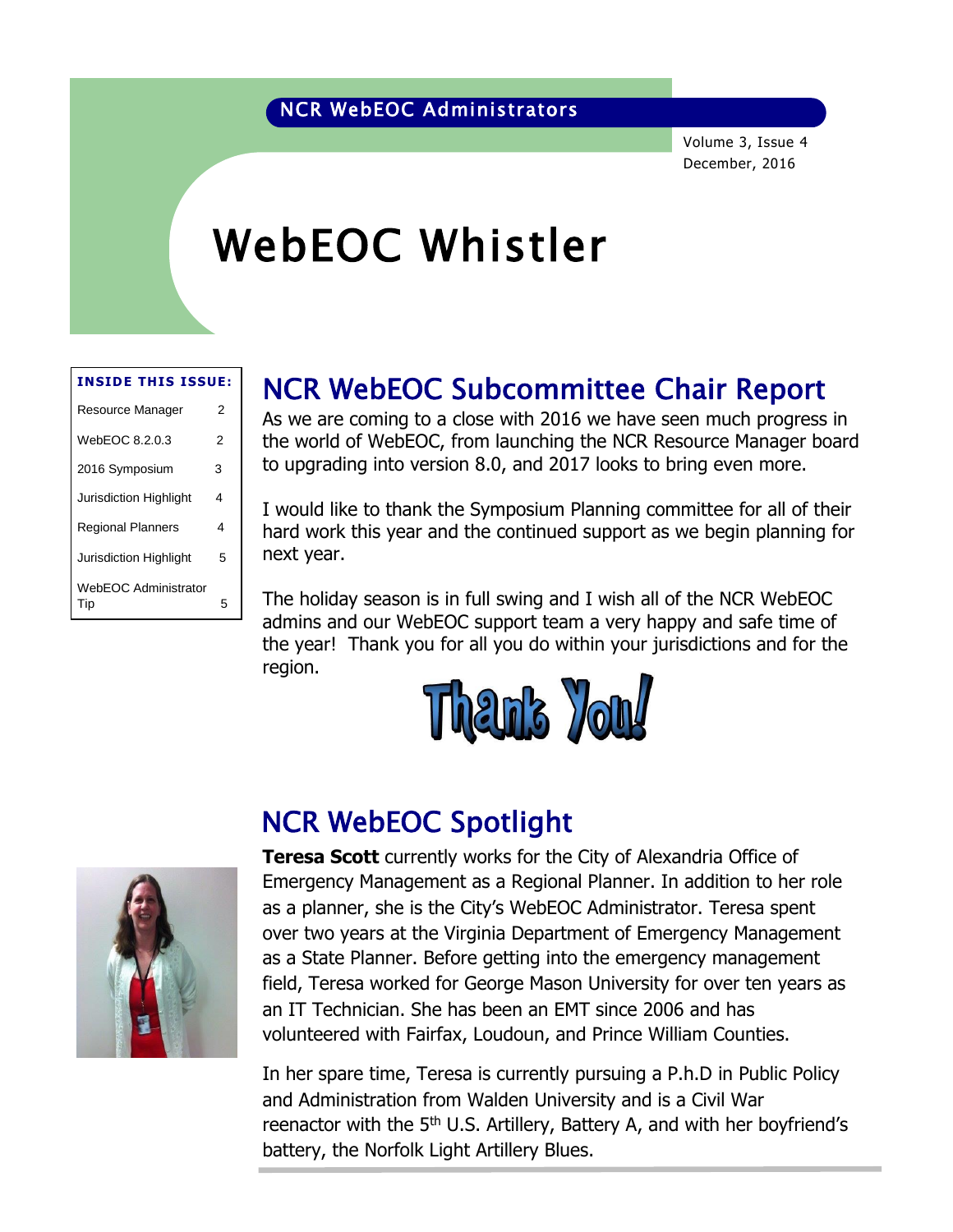## NCR Resource Manager Board Update

The Resource Management board was successfully piloted by Loudoun County during the month of October. The board was presented at the monthly COG EM meeting, as well as, the 2016 Mid-Atlantic WebEOC Users' Symposium and was well received. The tool has been officially released to the NCR for utilization.



Reminder: Your jurisdiction should have completed the November drill after upgrading to version 8.2.0.3. These drills validate that our systems are communicating appropriately.

# WebEOC 8.2.0.3

Your system should now be at version 8.2.0.3. If you have not upgraded your WebEOC system to this current version, please work with your IT staff. There are several features available with this new release that may prove useful to you.

- There is a new full screen presentation mode. See the WebEOC Tip in this issue for details.
- A Close All Tabs option is now available from the open tabs menu button.
- The width of the control panel menu has been expanded enabling longer board names to be visible.
- The ability to copy a position is now available to expedite board assignments. Assigned users are not copied.
- Ability to specify if a menu should appear collapsed or expanded by default.

### Preparedness Quote

"Preparedness, when properly pursued, is a way of life, not a sudden, spectacular program." **-- Spencer W. Kimball**

*If you have any content ideas or future information you would like to see included in this newsletter, please email support@ncrwebeoc.com*

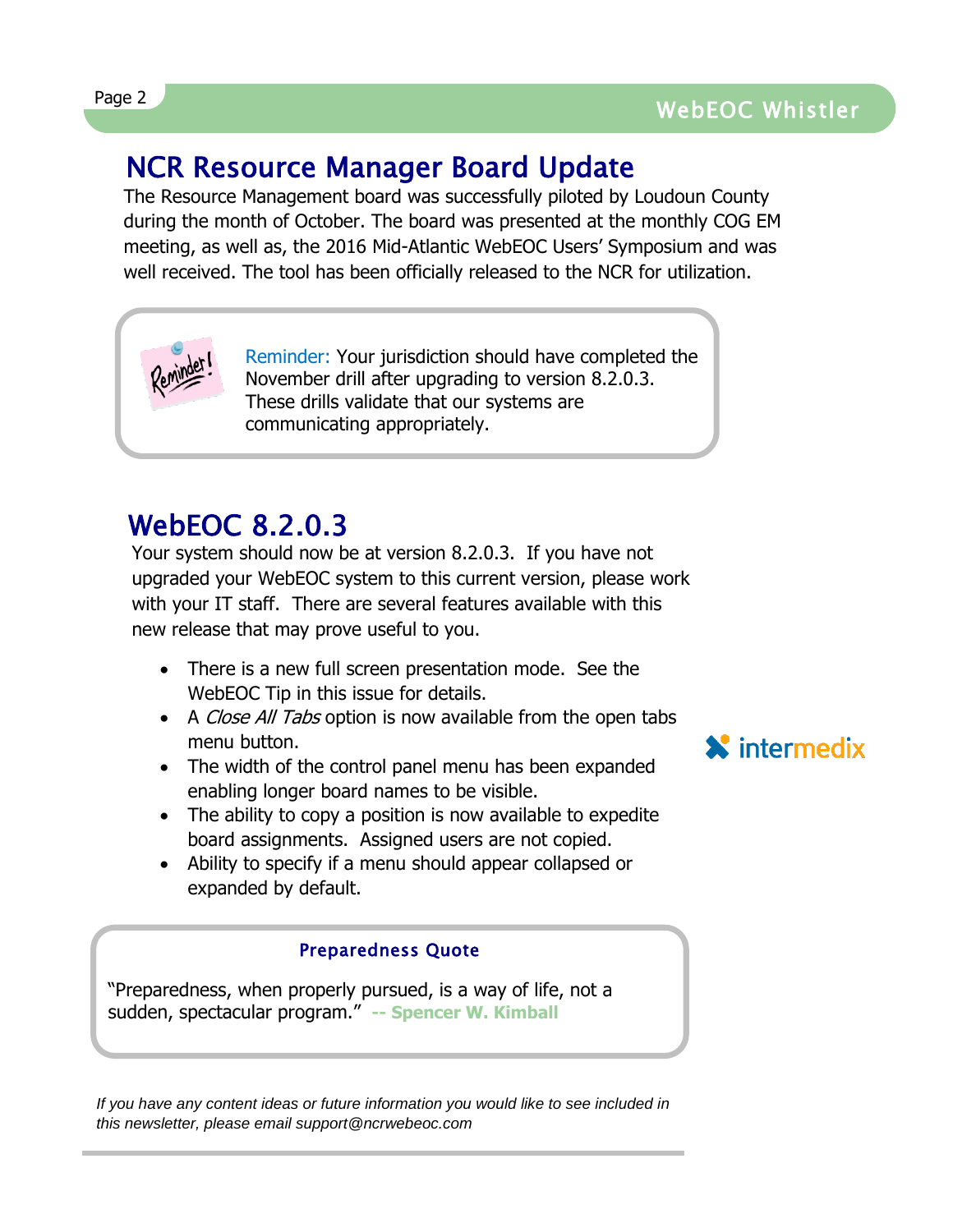# WebEOC Whistler Page 3 Page 3 WebEOC Whistler

# 2016 WebEOC Symposium Wrap-up

The NCR hosted its fifth annual Mid-Atlantic WebEOC Users' Symposium on November 1<sup>st</sup>. This event continued to encourage sharing of ideas, networking and board sharing among WebEOC users and administrators. Attendees were from Maryland, Pennsylvania, Virginia, Oklahoma and the District of Columbia.

The day began with a presentation from FEMA on its lessons learned throughout 2016 and proceeded on with the following topics:

- South Central Pennsylanvia's Linking WebEOC with Knowledgeware
- FEMA discussing sending WEA messages with WebEOC's IPAWS Plug-In
- City of Newport News, Virginia sharing how they "started over" with WebEOC 8
- Intermedix sharing their WebEOC Roadmap on what has occurred and what is planned with WebEOC.
- Fairfax County, Virginia sharing how the NCR collaborates using Fusion boards.

The afternoon offered 3 breakout sessions with each covering four different topics that attendees could visit.

The feedback from the event was very positive with attendees asking for more time and more presentations.

If you are interested in joining the 2017 Symposium Planning Committee, please send an email to [Paul.Lupe@fairfaxcounty.gov.](mailto:Paul.lupe@fairfaxcounty.gov)





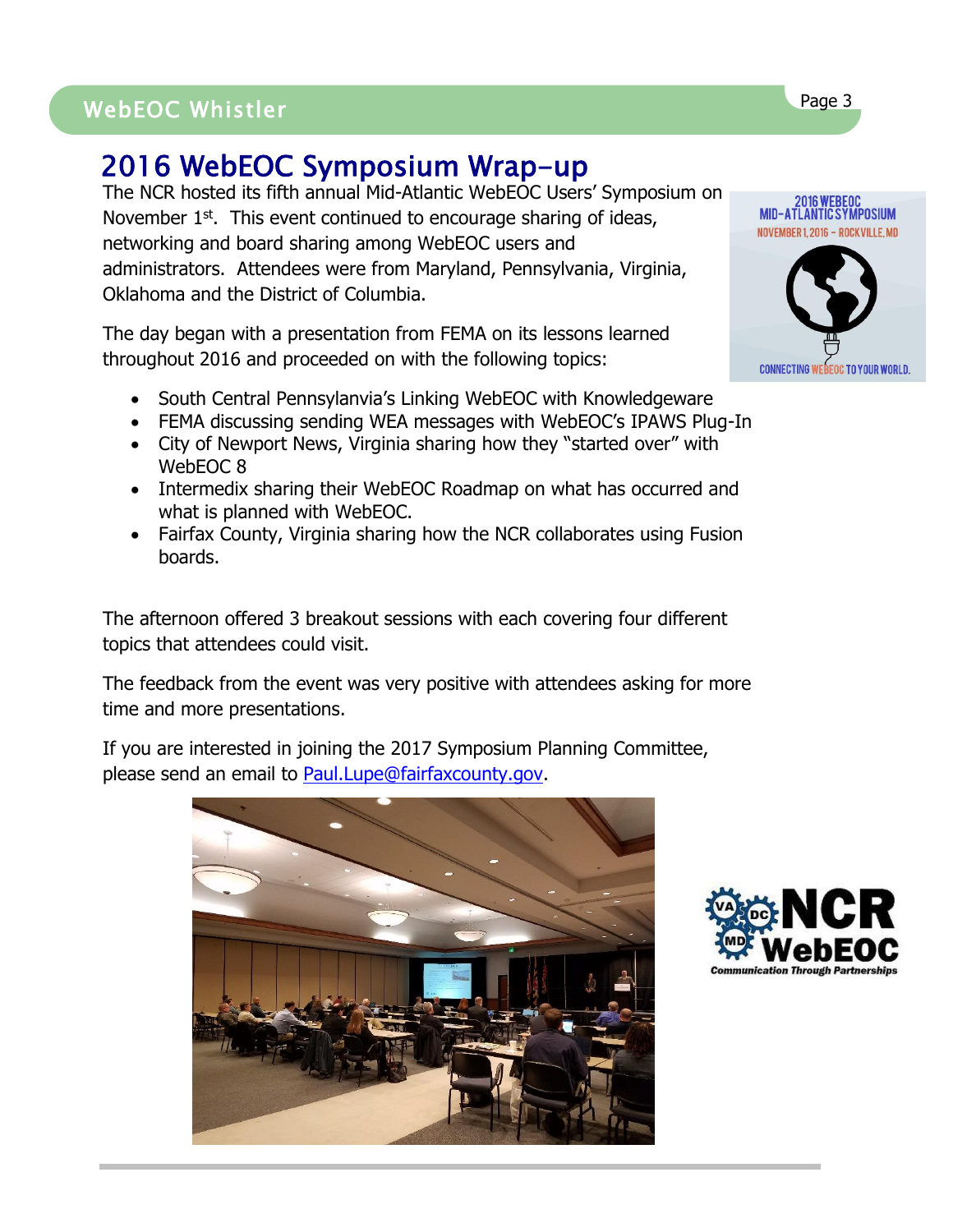# District of Columbia Homeland Security Emergency

### Management Agency WebEOC Update by Gelinda Jones

The **District of Columbia Homeland Security Emergency** 

**Management Agency (HSEMA)** employs the use of WebEOC as a Common Operating Picture platform and trains personnel on the use of the system. WebEOC provides a single access point for the collection and dissemination of emergency or event-related information. WebEOC provides real-time information as provided by District Emergency Liaison Officers (ELO's) and other District personnel. HSEMA utilizes WebEOC in the planning, mitigation, response and recovery phases of all emergencies and events in the District. During events in the District, WebEOC is used for sharing information in a variety of ways including document sharing, photo uploading, and displays for map and other GIS information. At present we are conducting several ELO WebEOC trainings to prepare our ELO's for the upcoming inauguration.





Reminder: Please avoid using special characters, like the "&" in lists, position names, and groups. This can cause the boards to not function properly when used.

# Regional Planners WebEOC Boards

A series of board have been created and deployed for the NCR Regional Planners to utilize to enable them to coordinate, collaborate and communicate their activities. The following boards have been published through NCR Fusion that the NCR jurisdictions should have subscribed and assigned on your system for the NCR Regional Planners to use.

- NCR Planners board
- NCR Plans Inventory Board
- NCR Calendar

If you need details on what views to assign or assistance in subscribing to the boards, please contact the NCR WebEOC Support Team.

l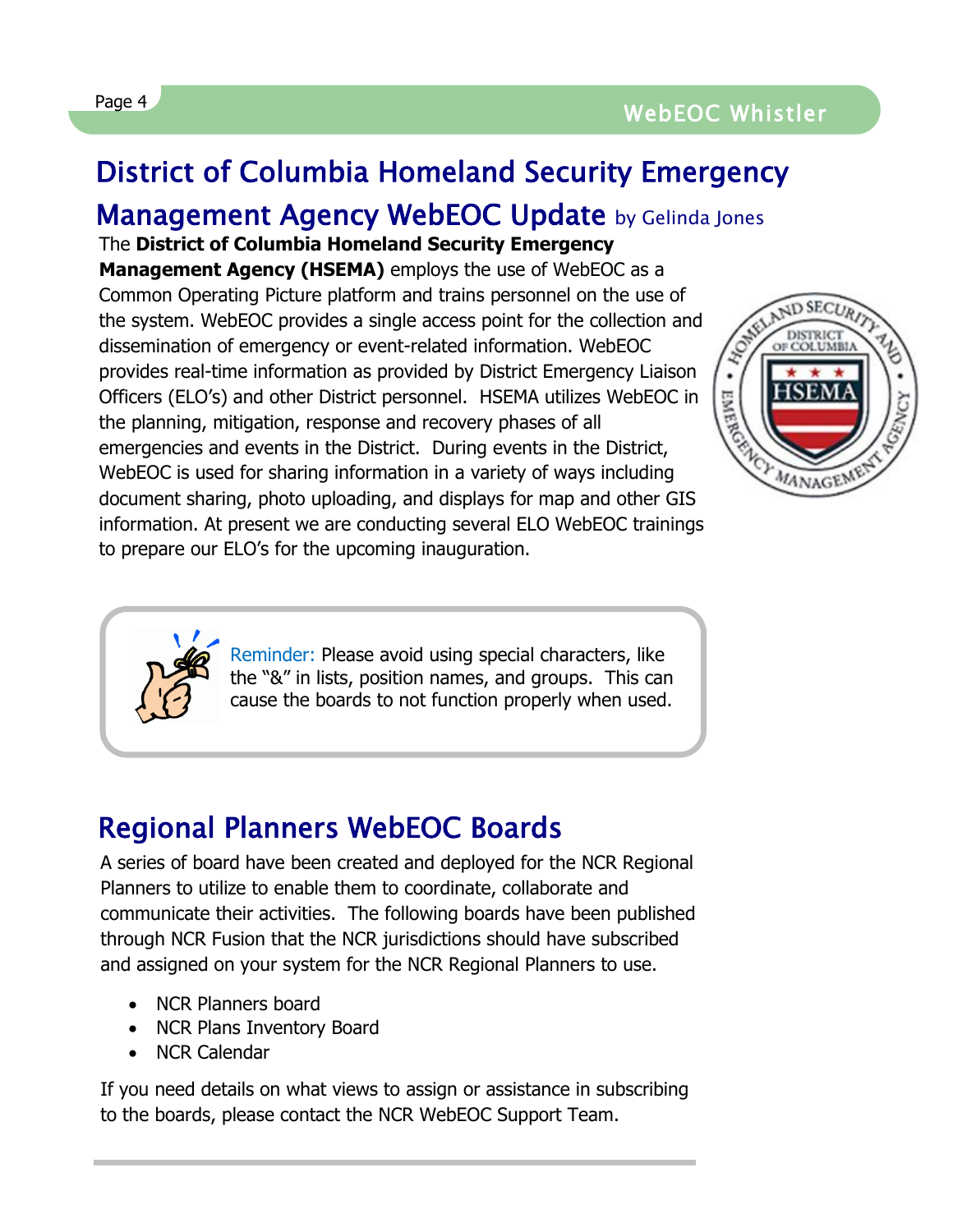### WebEOC Whistler Page 5

## Prince William County WebEOC Update

#### by Grelia Steele

**Prince William County** has made significant changes to streamline the use of the system. This was a collaborative effort between Emergency Management, system users, the NCR WebEOC Support Team and jurisdictional partners. The support from jurisdictional partners and the NCR WebEOC Support Team was invaluable to reorganize the structure of users, positions and groups.

A couple of boards were updated to include the Shelter and Sign In/Out boards--we added the meals component and time stamp to the sign in process! The use of other boards were implemented to include the Request for Assistance, Tasks Assignments and Incident Creator. The need to implement the Request for Assistance Board was a result of the most recent EOC activation in February, many requests were documented as position log entries and created confusion.

The second phase of the project consisted of multiple meetings with ESF Leads to clean up the user list and update them on the changes and new protocols. We are currently in the training phase. In partnership with the NCR WebEOC Trainer, we concluded a successful training in November and additional trainings will be available in the coming months.

Our goal is to keep momentum going and continue to encourage users to identify other ways to use the system for other daily job duties and implement monthly drills. Great tips and best practices were shared at the WebEOC Symposium that will help for us implement ongoing drills.

> Reminder: WebEOC no longer maintains fusion boards in a separate area. Therefore to keep them out of the users control panel, creation and assignment of a "NCR Fusion Boards" menu is recommended.